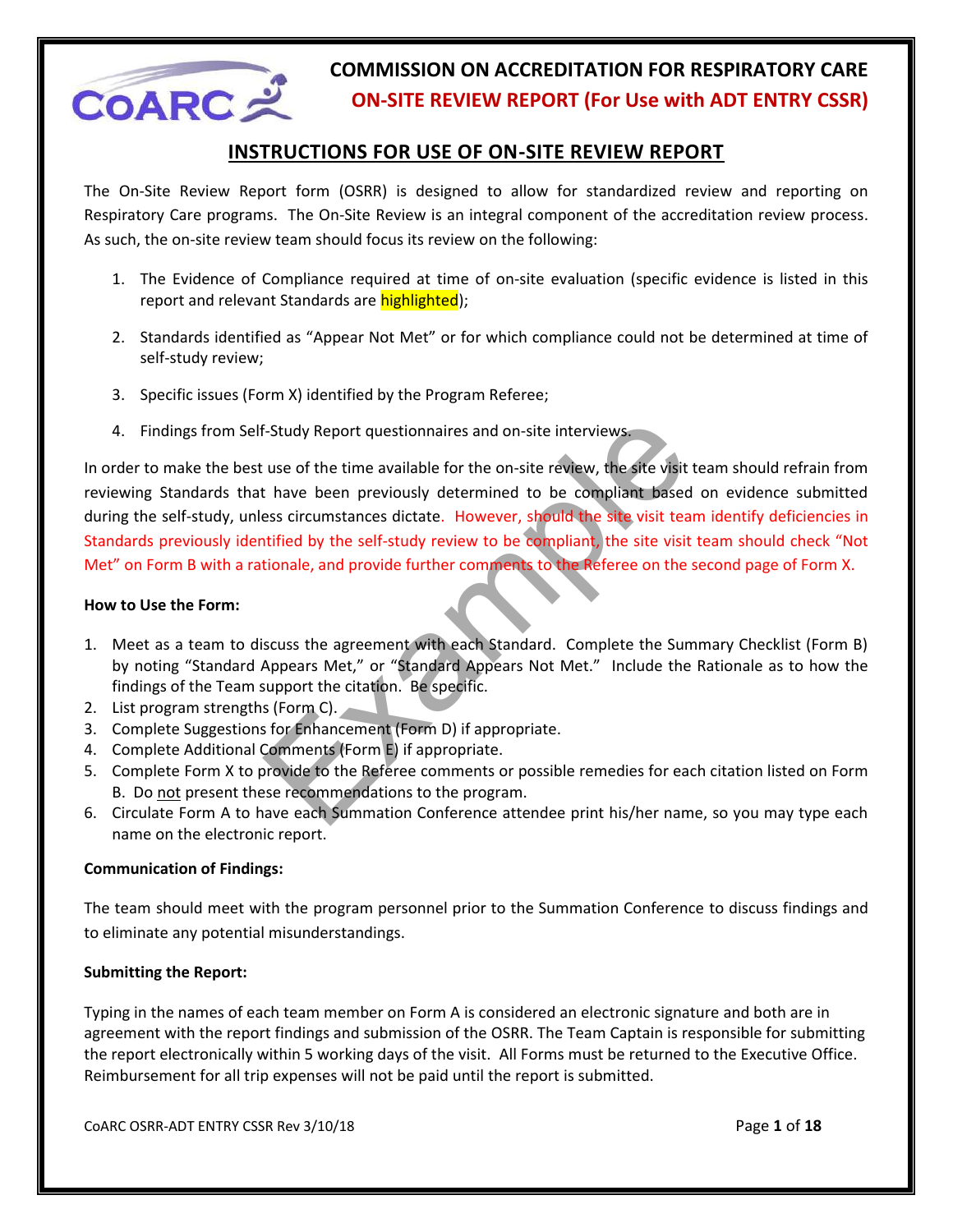| <b>COARC=</b>        |                                                                                                                        |                                                                                                            | <b>COMMISSION ON ACCREDITATION FOR RESPIRATORY CARE</b><br><b>ON-SITE REVIEW REPORT (For Use with ADT ENTRY CSSR)</b>                                                                                                                                                                                                                                     |              |  |  |  |  |
|----------------------|------------------------------------------------------------------------------------------------------------------------|------------------------------------------------------------------------------------------------------------|-----------------------------------------------------------------------------------------------------------------------------------------------------------------------------------------------------------------------------------------------------------------------------------------------------------------------------------------------------------|--------------|--|--|--|--|
|                      |                                                                                                                        |                                                                                                            | <b>ON-SITE REVIEW REPORT</b>                                                                                                                                                                                                                                                                                                                              |              |  |  |  |  |
|                      | (For use with the ADT Entry Continuing SSR)                                                                            |                                                                                                            |                                                                                                                                                                                                                                                                                                                                                           |              |  |  |  |  |
| <b>Program Name:</b> |                                                                                                                        | Program #:                                                                                                 |                                                                                                                                                                                                                                                                                                                                                           |              |  |  |  |  |
|                      | <b>On-Site Reviewer Check List:</b><br><b>Read Opening Script</b>                                                      |                                                                                                            |                                                                                                                                                                                                                                                                                                                                                           |              |  |  |  |  |
|                      | <b>Conduct interviews</b><br>CEO, Dean/Division Chair<br><b>Support Personnel</b><br><b>Advisory Committee members</b> |                                                                                                            | Key Personnel (PD, DCE, MD)<br>Program Faculty<br>Other:                                                                                                                                                                                                                                                                                                  |              |  |  |  |  |
|                      | <b>Review documentation</b>                                                                                            |                                                                                                            | (Including Minimal Evidence of Compliance Available for On-Site Review Team)                                                                                                                                                                                                                                                                              |              |  |  |  |  |
|                      | <b>COURSE MATERIALS</b>                                                                                                | Results of student course evaluations (2.06/2.10/2.13/5.09)                                                |                                                                                                                                                                                                                                                                                                                                                           |              |  |  |  |  |
|                      | evaluations (3.06)                                                                                                     | administration of the evaluations (3.06)                                                                   | Student evaluations performed by faculty, including supporting the equitable<br>Student evaluations of instruction documenting satisfaction with the frequency of<br>evaluations and opportunities for remediation and the equitable administration of the                                                                                                |              |  |  |  |  |
|                      | integrity $(3.06)$                                                                                                     |                                                                                                            | Results of proctored exams and an explanation of means used to assure academic<br>Course syllabi for all respiratory care and sleep specialist (if applicable) courses which<br>include course description, general and specific course objectives, methods of<br>evaluation, content outline, criteria for successful course completion (4.02/4.03/5.13) |              |  |  |  |  |
|                      | <b>KEY PERSONNEL / FACULTY</b><br>(2.11)                                                                               |                                                                                                            | Records of interaction with key personnel including Advisory Committee meetings                                                                                                                                                                                                                                                                           |              |  |  |  |  |
|                      |                                                                                                                        | Documentation of contact with PD & DCE (2.14) If N/A<br>Current curriculum vitae of program faculty (5.13) |                                                                                                                                                                                                                                                                                                                                                           |              |  |  |  |  |
|                      | <b>CLINICAL MATERIALS</b>                                                                                              | List of all sites used for clinical training (4.10)                                                        |                                                                                                                                                                                                                                                                                                                                                           |              |  |  |  |  |
|                      |                                                                                                                        | Detailed clinical schedules (4.11/5.13)                                                                    |                                                                                                                                                                                                                                                                                                                                                           |              |  |  |  |  |
|                      | CoARC OSRR-ADT ENTRY CSSR Rev 3/10/18                                                                                  |                                                                                                            |                                                                                                                                                                                                                                                                                                                                                           | Page 2 of 18 |  |  |  |  |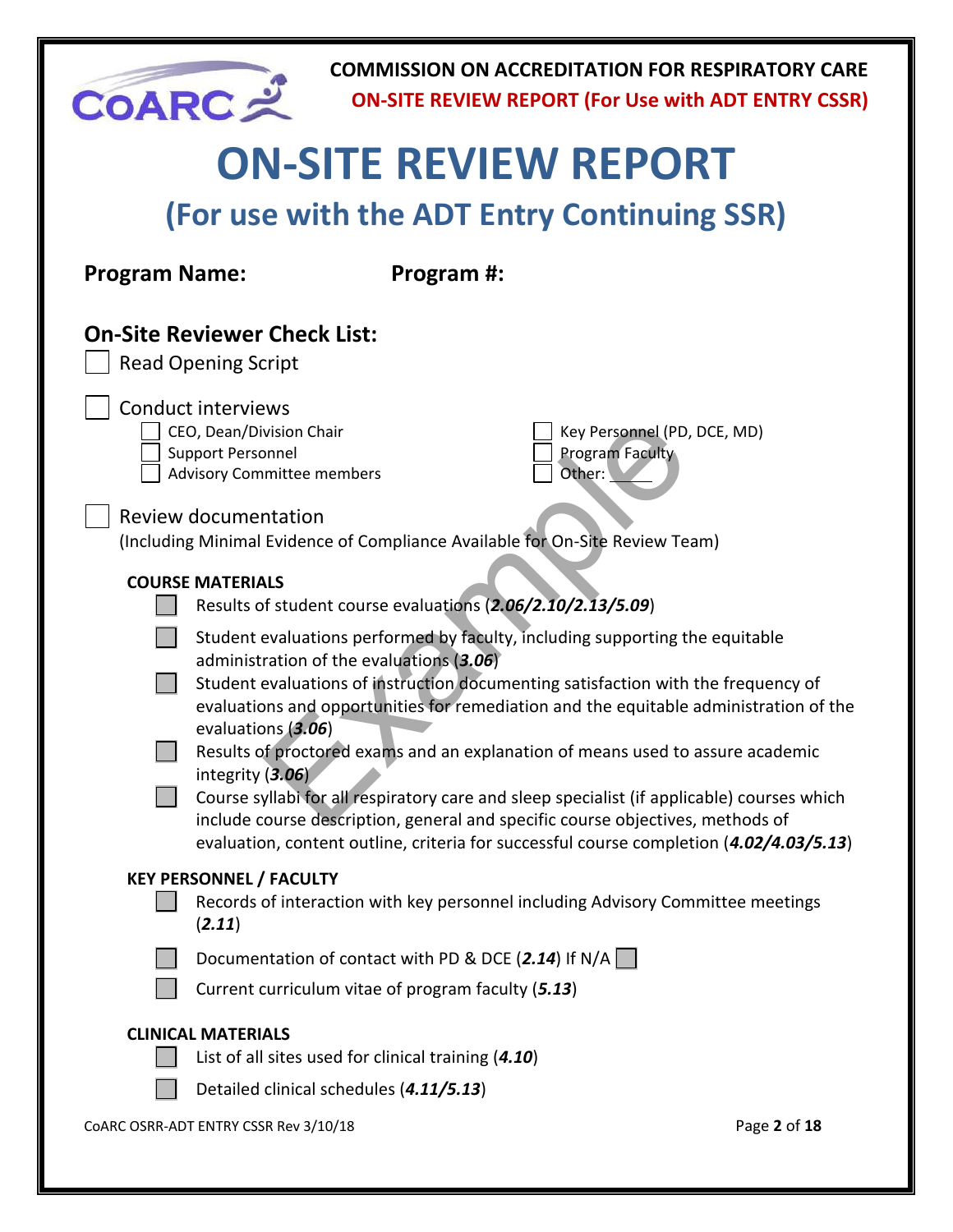|               | <b>COMMISSION ON ACCREDITATION FOR RESPIRATORY CARE</b>                                                                                                                                                                                           |              |
|---------------|---------------------------------------------------------------------------------------------------------------------------------------------------------------------------------------------------------------------------------------------------|--------------|
| <b>COARC:</b> | <b>ON-SITE REVIEW REPORT (For Use with ADT ENTRY CSSR)</b>                                                                                                                                                                                        |              |
|               | Formal written clinical affiliation agreements or memoranda of understanding with<br>each clinical site (4.10/4.11/5.08/5.09)                                                                                                                     |              |
|               | Documentation of DCE contact with clinical faculty/affiliates (2.10)                                                                                                                                                                              |              |
|               | Documentation of physician interaction with students (2.11)                                                                                                                                                                                       |              |
|               | Results of program evaluations of all clinical sites and preceptors (3.12/4.09)                                                                                                                                                                   |              |
|               | Results of student evaluations of clinical courses, sites, and preceptors (3.12/4.09)                                                                                                                                                             |              |
|               | Clinical syllabi detailing student competencies (4.08)                                                                                                                                                                                            |              |
|               | Evaluations that document the student's ability to perform all diagnostic and<br>therapeutic procedures safely and effectively in patient care settings (4.04/5.12)                                                                               |              |
|               | Evaluations that document the student's ability to communicate effectively in a variety<br>of patient care settings and to interact well with other members of the heath care team<br>(4.05/5.12)                                                 |              |
|               | Evaluations that document the student's ability to apply knowledge, provide<br>appropriate patient care, and adapt to changes in clinical conditions (4.06/5.12)<br>Evaluations that document the student's demonstration of ethical behavior and |              |
|               | professional responsibility (4.07/5.12)<br>Clinical evaluation mechanisms that document the progressive independence of the                                                                                                                       |              |
|               | student in the clinical setting $(4.08/5.12)$<br>Documentation that student exposure to clinical experiences is equivalent regardless of<br>the clinical locations attended (4.09).                                                               |              |
|               | <b>INTER-RATER RELIABILITY</b>                                                                                                                                                                                                                    |              |
|               | Documentation of review and analysis of clinical evaluations completed by individuals<br>performing clinical evaluations (3.07)                                                                                                                   |              |
|               | Documentation of implementation of an action plan to reduce inconsistency when<br>variability is identified (3.07)                                                                                                                                |              |
|               | <b>STUDENT RECORDS</b>                                                                                                                                                                                                                            |              |
|               | Student advanced placement and course equivalency documentation (5.07) If N/A                                                                                                                                                                     |              |
|               | Proof that the student met applicable published admission criteria (5.12)                                                                                                                                                                         |              |
|               | Official transcripts (5.13)                                                                                                                                                                                                                       |              |
|               | ADVISING, COUNSELING AND REMEDIATION                                                                                                                                                                                                              |              |
|               | Records of student advising sessions and academic counseling (3.06/5.11)                                                                                                                                                                          |              |
|               | Records of remediation (5.12)                                                                                                                                                                                                                     |              |
|               | Records of disciplinary action (5.12)                                                                                                                                                                                                             |              |
|               | COARC OSRR-ADT ENTRY CSSR Rev 3/10/18                                                                                                                                                                                                             | Page 3 of 18 |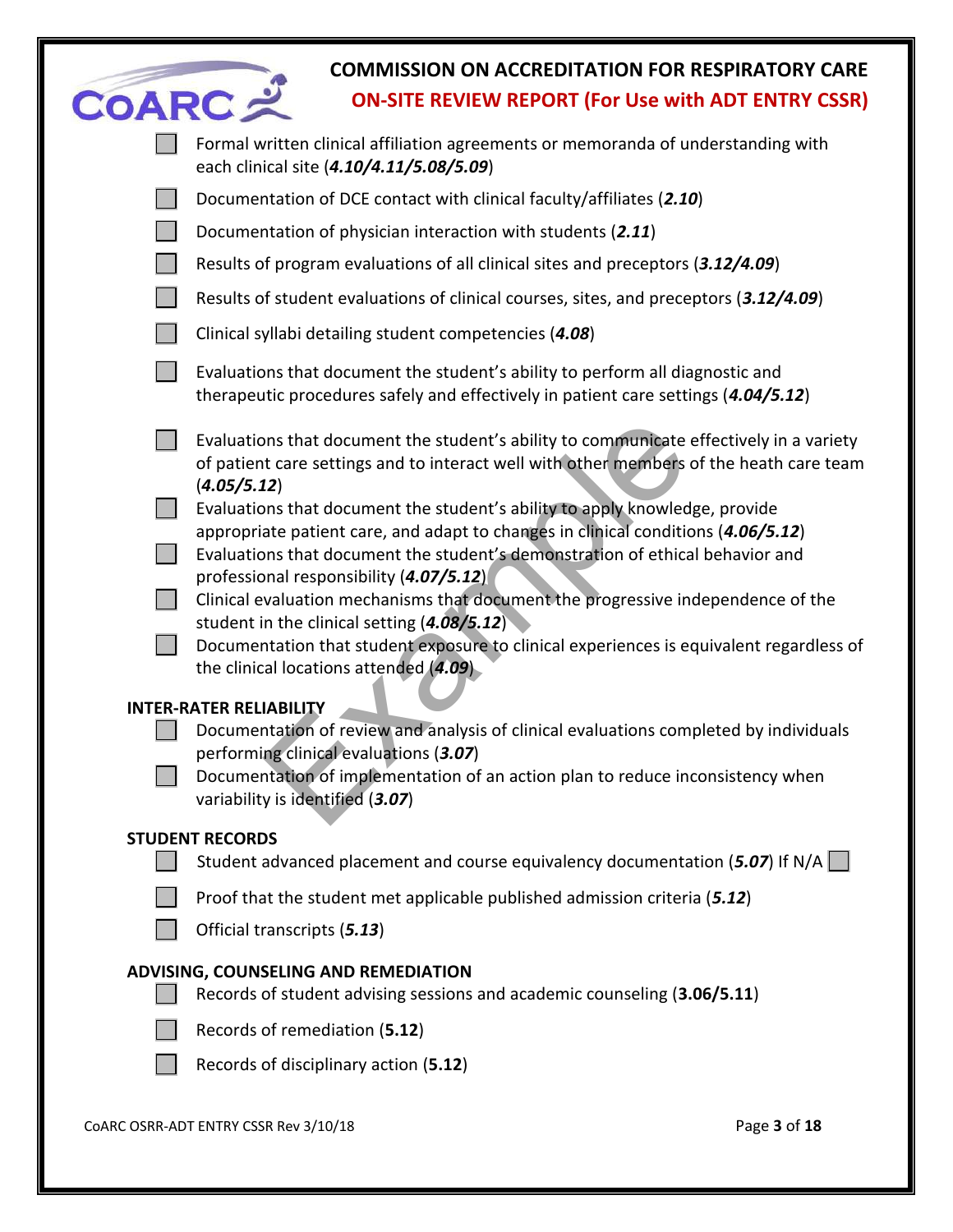| <b>COMMISSION ON ACCREDITATION FOR RESPIRATORY CARE</b><br><b>COARC</b><br><b>ON-SITE REVIEW REPORT (For Use with ADT ENTRY CSSR)</b>                                                                                    |              |
|--------------------------------------------------------------------------------------------------------------------------------------------------------------------------------------------------------------------------|--------------|
| <b>MEETING MINUTES</b><br>Advisory Committee meeting minutes (5.13)                                                                                                                                                      |              |
| Program faculty meeting minutes (5.13)                                                                                                                                                                                   |              |
| <b>SURVEYS</b><br>Hard copy or electronic records of completed CoARC Graduate and Employer Surveys<br>$(3.08/4.04/4.05/4.06/4.07/4.08/4.11/5.13)$<br>CoARC Student-Program and Personnel-Program Resource Surveys (5.13) |              |
|                                                                                                                                                                                                                          |              |
| <b>COMPLAINTS</b><br>Record of complaints (if any) that includes the nature and disposition of<br>each complaint (5.05)                                                                                                  |              |
| <b>WORK STUDY</b><br>Work study contracts (5.09)                                                                                                                                                                         |              |
| <b>Additional Documentation:</b>                                                                                                                                                                                         |              |
| Inspect facilities:                                                                                                                                                                                                      |              |
| Student ancillary<br>Classrooms<br>Laboratories (respiratory, computer)<br><b>Offices</b>                                                                                                                                |              |
| Prepare preliminary site visit report on site                                                                                                                                                                            |              |
| <b>Consultation Conference</b>                                                                                                                                                                                           |              |
| Summation Conference: read Summation Script, including strengths and deficiencies                                                                                                                                        |              |
| Finalize site visit report, if necessary                                                                                                                                                                                 |              |
| File site visit report with CoARC Executive Office within 5 working days of visit                                                                                                                                        |              |
| COARC OSRR-ADT ENTRY CSSR Rev 3/10/18                                                                                                                                                                                    | Page 4 of 18 |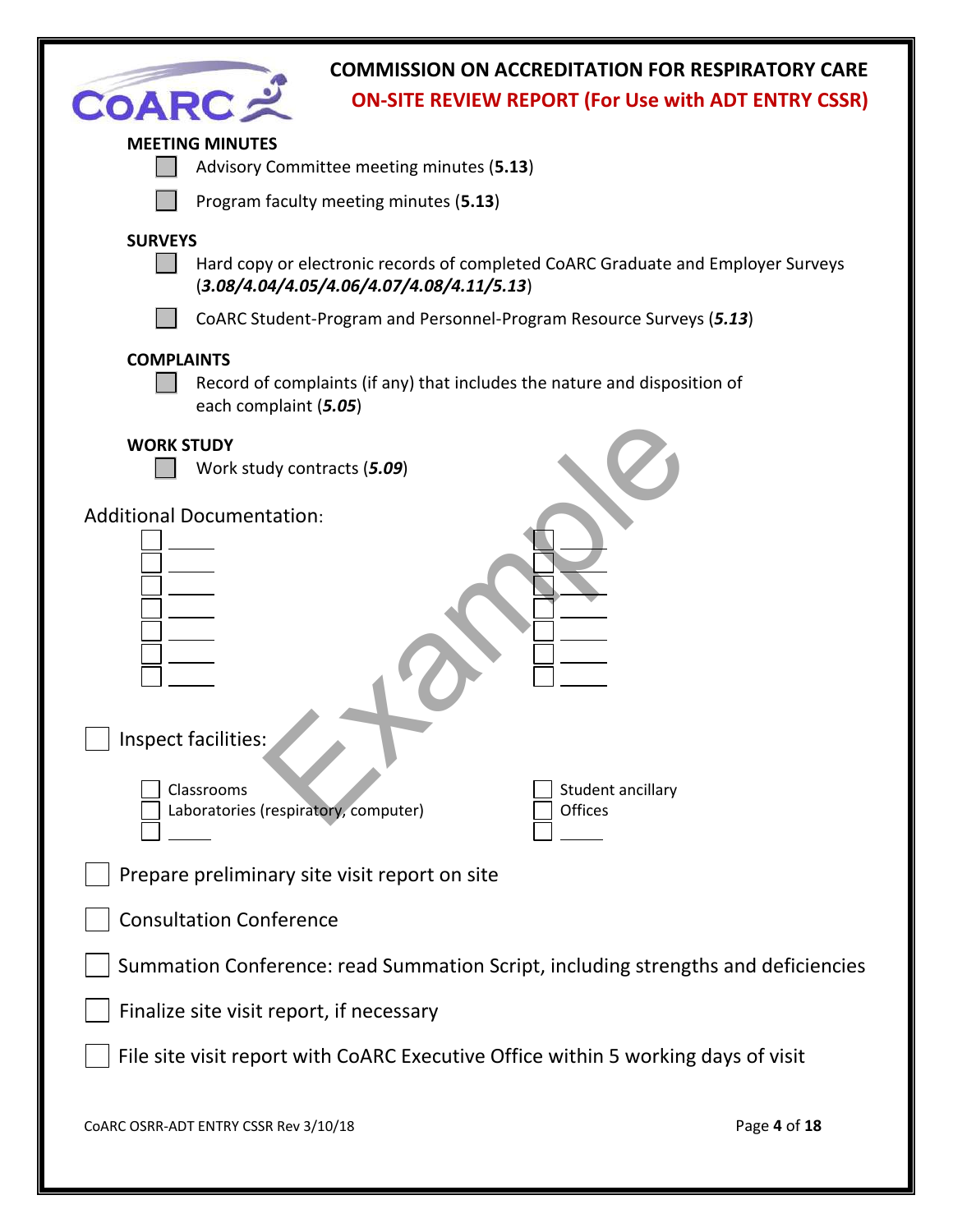

# **FORM A On-Site Review Attendance List FORM A**

| Program #:                             | Referee:                        |  |
|----------------------------------------|---------------------------------|--|
| Name of Program:                       |                                 |  |
| Program Address:                       |                                 |  |
| City, State, Zip:                      |                                 |  |
| <b>Accreditation Status:</b>           | <b>Continuing Accreditation</b> |  |
| Date(s) Visited:                       |                                 |  |
| Program Director:                      |                                 |  |
| <b>Director of Clinical Education:</b> |                                 |  |
| <b>Medical Director:</b>               |                                 |  |
| <b>Summation Conference Attendees:</b> |                                 |  |
| <b>Print Name and Title</b>            | <b>Print Name and Title</b>     |  |
|                                        |                                 |  |
|                                        |                                 |  |

Name/Credentials of Team Captain (PRINT) Name/Credentials of Team Member (PRINT) Note: Typing in the on-site reviewer's name represents an electronic signature of this document.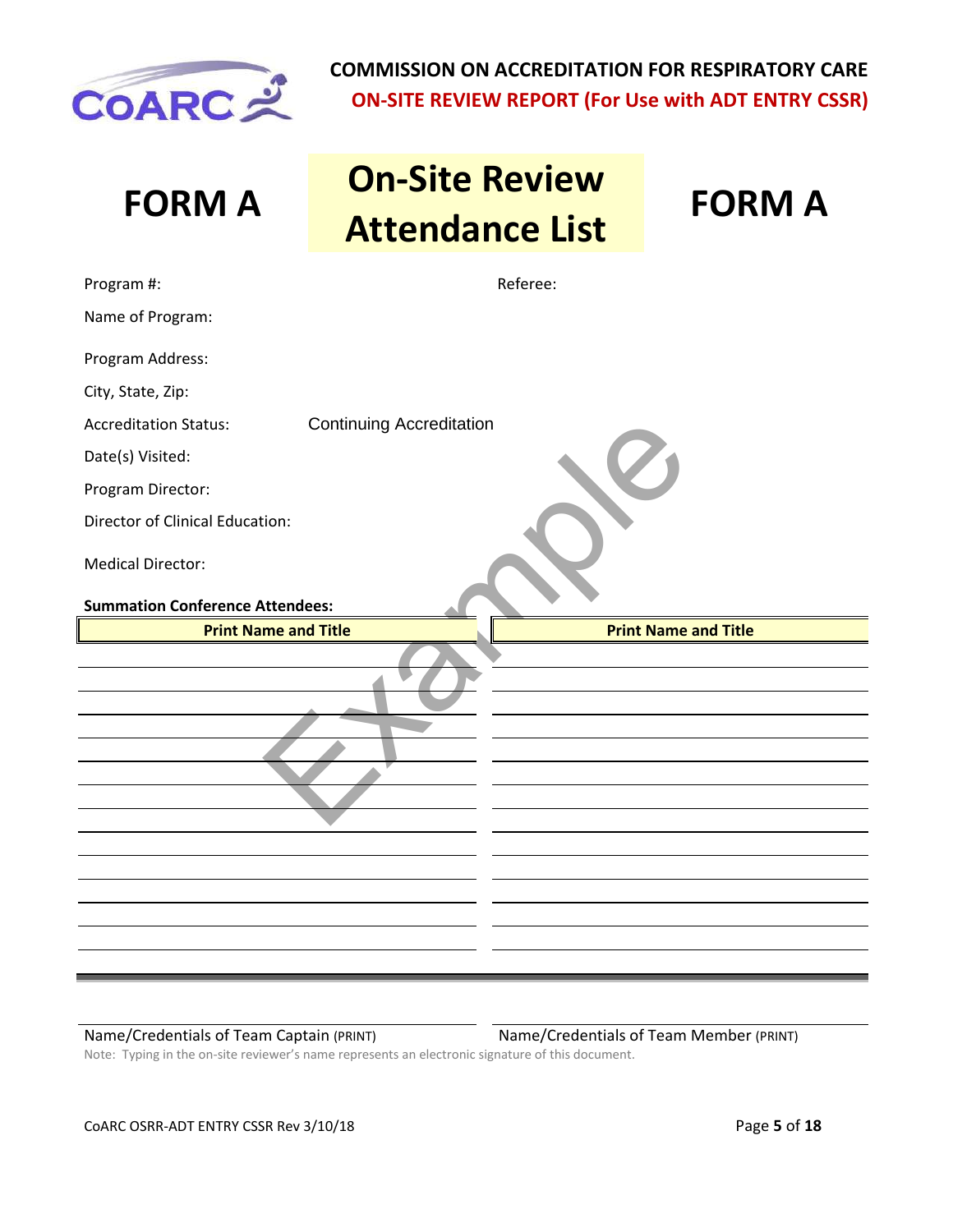

# **FORM B Summary Checklist FORM B**

Program Name: Program #:

Instructions: Check the appropriate box indicating the team's judgment of the compliance with each of the Standards based on the review of the evidence obtained from the on-site review. After the report is submitted to CoARC, the program Referee may add, delete, or modify the content of the report prior to sending the report to the program. The program is then allowed the opportunity to respond in writing before final action is taken by the CoARC Board. **Note:** Evidence for compliance with **highlighted Standards** must be made available to on-site review team.

|                 | optained from the on-site review. After the report is submitted to COARC, the program Referee may add, delete, or modify the content of the report prior to<br>sending the report to the program. The program is then allowed the opportunity to respond in writing before final action is taken by the CoARC Board.<br>Note: Evidence for compliance with highlighted Standards must be made available to on-site review team. |                                                       |                                                 |                                                                                                                                                                                                                                   |                                                                     |  |  |
|-----------------|---------------------------------------------------------------------------------------------------------------------------------------------------------------------------------------------------------------------------------------------------------------------------------------------------------------------------------------------------------------------------------------------------------------------------------|-------------------------------------------------------|-------------------------------------------------|-----------------------------------------------------------------------------------------------------------------------------------------------------------------------------------------------------------------------------------|---------------------------------------------------------------------|--|--|
| <b>Standard</b> | <b>Standard Description</b>                                                                                                                                                                                                                                                                                                                                                                                                     |                                                       | <b>Standard</b><br><b>Appears</b><br><b>Met</b> | <b>Standard Appears Not Met, including Rationale</b><br>(i.e., describe the findings that support the judgment that the<br><b>Standard appears Not Met.</b><br>Be specific about which elements of a Standard appear<br>Not Met.) | Compliance<br>determined<br>at time of<br>self-study<br>submission. |  |  |
|                 | PROGRAM ADMINISTRATION AND SPONSORSHIP                                                                                                                                                                                                                                                                                                                                                                                          |                                                       |                                                 |                                                                                                                                                                                                                                   |                                                                     |  |  |
|                 | <b>Institutional Accreditation</b>                                                                                                                                                                                                                                                                                                                                                                                              |                                                       |                                                 |                                                                                                                                                                                                                                   |                                                                     |  |  |
| 1.01            | Sponsor is accredited and authorized to award a<br>minimum of an Associate's degree.                                                                                                                                                                                                                                                                                                                                            |                                                       |                                                 | Rationale:                                                                                                                                                                                                                        |                                                                     |  |  |
|                 | <b>Consortium</b>                                                                                                                                                                                                                                                                                                                                                                                                               |                                                       |                                                 |                                                                                                                                                                                                                                   |                                                                     |  |  |
| 1.02            | $\Box$ check if<br>Responsibilities of<br>consortium<br>not<br>formally documented.<br>applicable                                                                                                                                                                                                                                                                                                                               | check if<br>FOC is the<br>same as the<br>base program |                                                 | Rationale:                                                                                                                                                                                                                        |                                                                     |  |  |
|                 | <b>Sponsor Responsibilities</b>                                                                                                                                                                                                                                                                                                                                                                                                 |                                                       |                                                 |                                                                                                                                                                                                                                   |                                                                     |  |  |
| 1.03            | Required gen<br>$\exists$ check if<br>ed/transfer<br>not<br>credit/didactic/<br>applicable<br>lab/clinical.                                                                                                                                                                                                                                                                                                                     | check if<br>EOC is the<br>same as the<br>base program |                                                 | Rationale:                                                                                                                                                                                                                        |                                                                     |  |  |
| 1.04            | Curric planning/course<br>check if EOC is the<br>selection/faculty growth.<br>same as the base program                                                                                                                                                                                                                                                                                                                          |                                                       |                                                 | Rationale:                                                                                                                                                                                                                        |                                                                     |  |  |

CoARC OSRR-ADT ENTRY CSSR Rev 3/10/18 Page **6** of **18**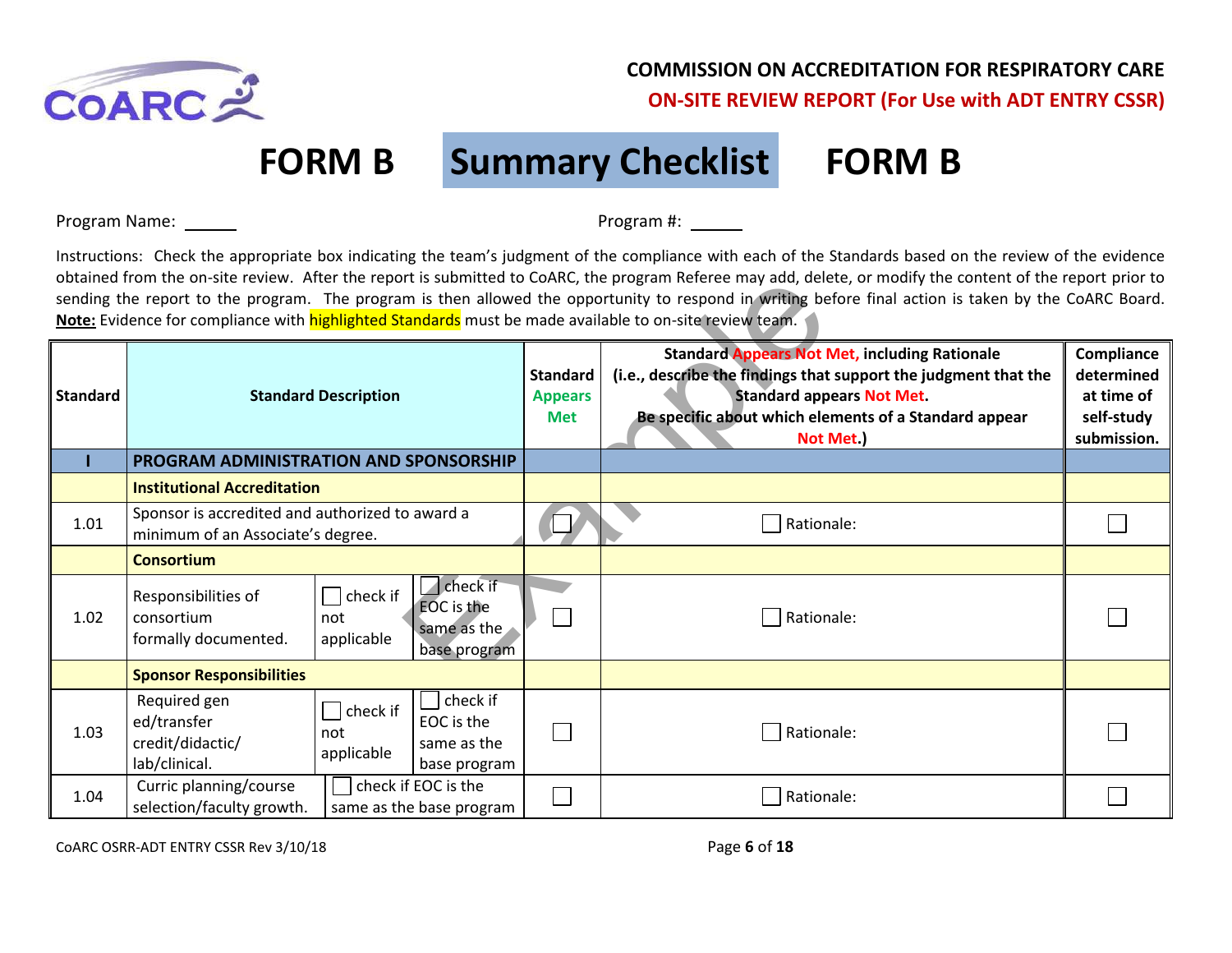

| <b>Standard</b> |                                                                                                  | <b>Standard Description</b>                       |                   | <b>Standard Appears Not Met, including Rationale</b><br>(i.e., describe the findings that support the judgment that the<br><b>Standard appears Not Met.</b><br>Be specific about which elements of a Standard appear<br>Not Met.) | Compliance<br>determined<br>at time of<br>self-study<br>submission. |
|-----------------|--------------------------------------------------------------------------------------------------|---------------------------------------------------|-------------------|-----------------------------------------------------------------------------------------------------------------------------------------------------------------------------------------------------------------------------------|---------------------------------------------------------------------|
| 1.05            | Provides equivalent academic support and resources<br>to all program locations (satellite only). |                                                   |                   |                                                                                                                                                                                                                                   |                                                                     |
| 1.06            | Program academic<br>policies apply to all<br>locations.                                          | check if EOC is the<br>same as the base program   | $\Box$            | Rationale:                                                                                                                                                                                                                        |                                                                     |
|                 | <b>Substantive Changes</b>                                                                       |                                                   |                   |                                                                                                                                                                                                                                   |                                                                     |
| 1.07            | <b>Substantive Changes</b><br>reported according to<br>CoARC Policy 9.0                          | check if no substantive<br>changes other than (c) | $\vert \ \ \vert$ | Rationale:                                                                                                                                                                                                                        |                                                                     |

| 1.06 | to an program locations (satemed only).<br>Program academic<br>policies apply to all<br>locations. | check if EOC is the<br>same as the base program              | Rationale:                                                                    |  |
|------|----------------------------------------------------------------------------------------------------|--------------------------------------------------------------|-------------------------------------------------------------------------------|--|
|      | <b>Substantive Changes</b>                                                                         |                                                              |                                                                               |  |
| 1.07 | <b>Substantive Changes</b><br>reported according to<br>CoARC Policy 9.0                            | check if no substantive<br>changes other than (c)            | Rationale:                                                                    |  |
|      |                                                                                                    |                                                              |                                                                               |  |
| Ш    | <b>INSTITUTIONAL AND PERSONNEL RESOURCES</b>                                                       |                                                              |                                                                               |  |
|      | <b>Institutional Resources</b>                                                                     |                                                              |                                                                               |  |
| 2.01 | Sponsor ensures that resources are sufficient to<br>achieve program goals regardless of location.  |                                                              | Rationale:                                                                    |  |
|      | <b>Key Program Personnel</b>                                                                       |                                                              |                                                                               |  |
| 2.02 | Sponsor appoints FT<br>PD and DCE, and MD.                                                         | check if key personnel is<br>the same as the base<br>program | Rationale:                                                                    |  |
|      | <b>Program Director</b>                                                                            |                                                              |                                                                               |  |
| 2.03 | Responsibilities.                                                                                  | check if PD is the same<br>as the base program               | Rationale:                                                                    |  |
| 2.04 | Minimum degree qualifications.                                                                     |                                                              | Compliance with Standard verified by documentation previously received by EO. |  |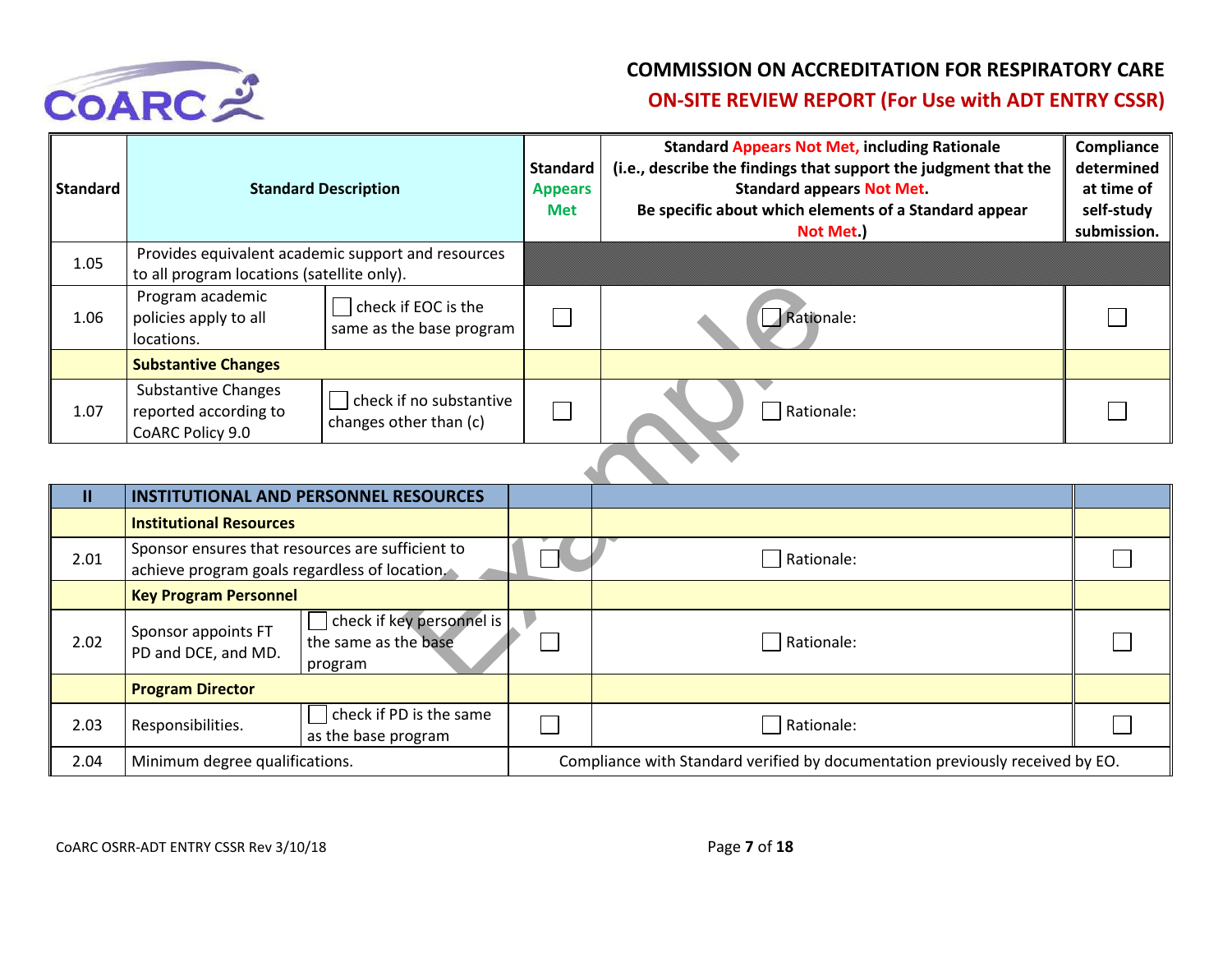

#### **COMMISSION ON ACCREDITATION FOR RESPIRATORY CARE**

**ON-SITE REVIEW REPORT (For Use with ADT ENTRY CSSR)** 

| 2.05 | Minimum/valid<br>credentials and<br>experience.                           | check if PD is the same<br>as the base program                 | Rationale:                                                                    |  |
|------|---------------------------------------------------------------------------|----------------------------------------------------------------|-------------------------------------------------------------------------------|--|
| 2.06 |                                                                           | Regular/consistent contact w/faculty & students.               | Rationale:                                                                    |  |
|      | <b>Director of Clinical Education</b>                                     |                                                                |                                                                               |  |
| 2.07 | Responsibilities.                                                         | check if DCE is the same<br>as the base program                | Rationale:                                                                    |  |
| 2.08 | Minimum degree qualifications.                                            |                                                                | Compliance with Standard verified by documentation previously received by EO. |  |
| 2.09 | Minimum/valid<br>credentials and<br>experience.                           | check if DCE is the same<br>as the base program                | Rationale:                                                                    |  |
| 2.10 |                                                                           | Regular/consistent contact w/clin fac, sites, students         | <b>Rationale:</b>                                                             |  |
|      | <b>Medical Director</b>                                                   |                                                                |                                                                               |  |
| 2.11 | Responsibilities/valid<br>credentials and<br>qualifications.              | check if MD/Co-MD is<br>the same as the base<br>program        | Rationale:                                                                    |  |
|      | <b>Primary Sleep Specialist Instructor</b>                                |                                                                |                                                                               |  |
| 2.12 | Minimum/valid credentials, education, and<br>qualifications.              |                                                                |                                                                               |  |
|      | <b>Instructional Faculty</b>                                              |                                                                |                                                                               |  |
| 2.13 |                                                                           | Sufficient faculty; student to clin faculty ratio $\leq 6:1$ . | Rationale:                                                                    |  |
| 2.14 | Site coordinator qualifications and responsibilities<br>(satellite only). |                                                                |                                                                               |  |
|      | <b>Administrative Support Staff</b>                                       |                                                                |                                                                               |  |
| 2.15 | Sufficient administrative and clerical support.                           |                                                                | Rationale:                                                                    |  |
|      | <b>Assessment of Program Resources</b>                                    |                                                                |                                                                               |  |
| 2.16 | Documented/assessed annually by using RAM.                                |                                                                | Rationale:                                                                    |  |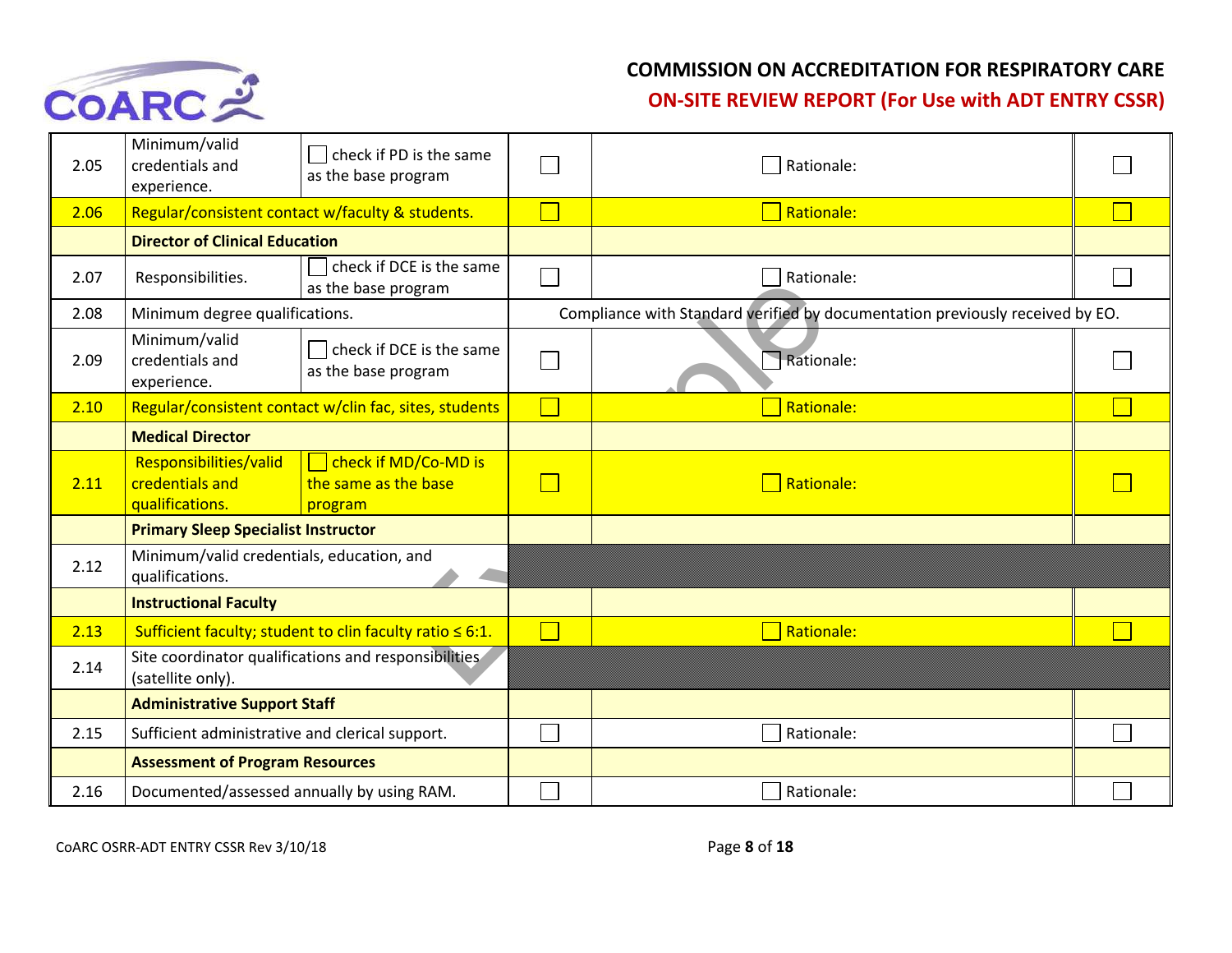

| III  | PROGRAM GOALS, OUTCOMES, AND<br><b>ASSESSMENT</b>                                                                                           |                                                                      |                                                                      |  |  |
|------|---------------------------------------------------------------------------------------------------------------------------------------------|----------------------------------------------------------------------|----------------------------------------------------------------------|--|--|
|      | <b>Statement of Program Goals</b>                                                                                                           |                                                                      |                                                                      |  |  |
| 3.01 | Statements define minimum expectations.                                                                                                     |                                                                      | Rationale:                                                           |  |  |
| 3.02 | Review/analysis of goals and outcomes.                                                                                                      |                                                                      | Rationale:                                                           |  |  |
| 3.03 | Optional goals<br>check if not<br>compatible w/ nationally<br>applicable<br>accepted standards.                                             |                                                                      | Rationale:                                                           |  |  |
| 3.04 | Advisory committee<br>check if Advisory<br>composition &<br>Committee is the same<br>responsibilities.<br>as the base program               |                                                                      | Rationale:                                                           |  |  |
|      | <b>Assessment of Program Goals</b>                                                                                                          |                                                                      |                                                                      |  |  |
| 3.05 | Systematic assessment process formulated.                                                                                                   |                                                                      | Reviewed at the time of the annual report submission for compliance. |  |  |
|      | <b>Student Evaluation</b>                                                                                                                   |                                                                      |                                                                      |  |  |
| 3.06 | Conducted uniformly and equitably;<br>Documented w/ sufficient frequency/remediation;<br>Academic integrity process for distance education. | $\Box$                                                               | <b>Rationale:</b>                                                    |  |  |
| 3.07 | Inter-rater reliability for clinical evaluations.                                                                                           |                                                                      | Rationale:                                                           |  |  |
|      | <b>Assessment of Program Outcomes</b>                                                                                                       |                                                                      |                                                                      |  |  |
| 3.08 | <b>Assessed annually using CoARC surveys.</b>                                                                                               |                                                                      | Rationale:                                                           |  |  |
|      | <b>Reporting of Program Resources</b>                                                                                                       |                                                                      |                                                                      |  |  |
| 3.09 | Outcomes meet CoARC assessment thresholds.                                                                                                  | Reviewed at the time of the annual report submission for compliance. |                                                                      |  |  |
| 3.10 | CoARC Annual RCS reporting tool submitted.                                                                                                  |                                                                      | Reviewed at the time of the annual report submission for compliance. |  |  |
| 3.11 | Action plan developed for sub-threshold outcomes.                                                                                           |                                                                      | Reviewed at the time of the annual report submission for compliance. |  |  |
|      | <b>Clinical Site Evaluation</b>                                                                                                             |                                                                      |                                                                      |  |  |
| 3.12 | Processes consistent, effective, and ongoing;<br>Student supervision at each site is sufficient.                                            |                                                                      | Rationale:                                                           |  |  |

CoARC OSRR-ADT ENTRY CSSR Rev 3/10/18 Page **9** of **18**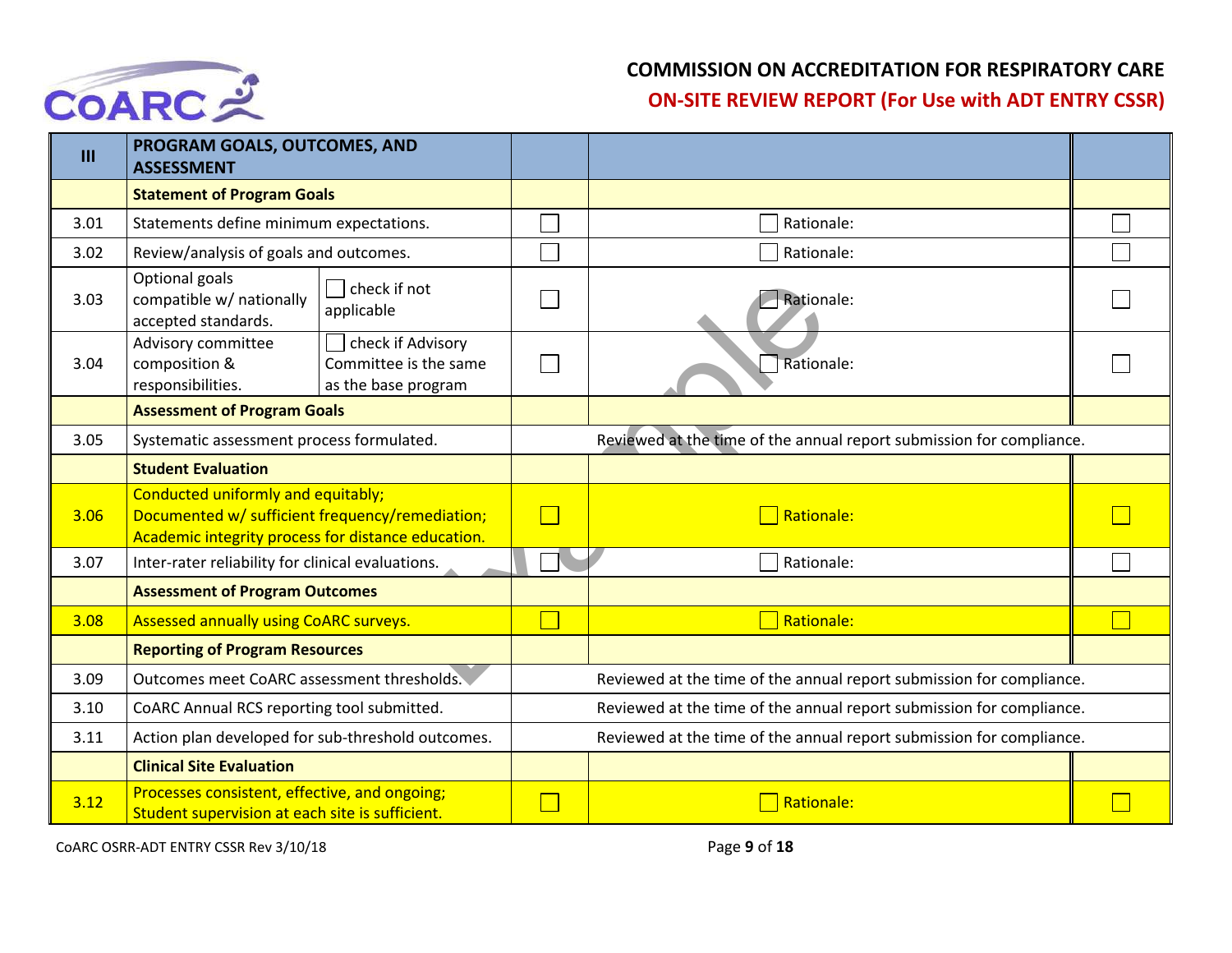

| IV   | <b>CURRICULUM</b>                                                                                                                                      |              |                   |  |
|------|--------------------------------------------------------------------------------------------------------------------------------------------------------|--------------|-------------------|--|
|      | <b>Minimum Course Content</b>                                                                                                                          |              |                   |  |
| 4.01 | Appropriate course sequencing of content areas.                                                                                                        |              | Rationale:        |  |
| 4.02 | <b>Exposure to variety of practice settings;</b><br>Content areas specific to baccalaureate and master's<br>programs included.                         | $\mathbf{I}$ | $\Box$ Rationale: |  |
| 4.03 | RC course content sufficiently covered; Consistent<br>with expected competencies; Reviewed/revised to<br>ensure consistency with defined competencies. |              | Rationale:        |  |
|      | <b>Core Competencies</b>                                                                                                                               |              |                   |  |
| 4.04 | RC diagnostic and therapeutic procedures.                                                                                                              |              | Rationale:        |  |
| 4.05 | Inter-professional teamwork and communication<br>skills in a variety of patient care settings.                                                         |              | Rationale:        |  |
| 4.06 | Application of problem solving strategies.                                                                                                             |              | Rationale:        |  |
| 4.07 | Ethical decision-making and prof responsibility.                                                                                                       |              | Rationale:        |  |
|      | <b>Length of Study</b>                                                                                                                                 |              |                   |  |
| 4.08 | Sufficient to acquire knowledge/competencies.                                                                                                          |              | Rationale:        |  |
|      | <b>Equivalency</b>                                                                                                                                     |              |                   |  |
| 4.09 | Course content, learning experiences, and access to<br>learning materials regardless of location.                                                      |              | Rationale:        |  |
|      | <b>Clinical Practice</b>                                                                                                                               |              |                   |  |
| 4.10 | check if clinical<br><b>Clinical affiliation</b><br>affiliates are the same as<br>agreements/MOUs for<br>the base program<br>each site.                |              | Rationale:        |  |
| 4.11 | Sufficient quality/duration to meet program goals;<br>Students not responsible for site selection/<br>determining competencies/acquiring preceptors.   |              | Rationale:        |  |

COARC OSRR-ADT ENTRY CSSR Rev 3/10/18 **Page 10** of **18**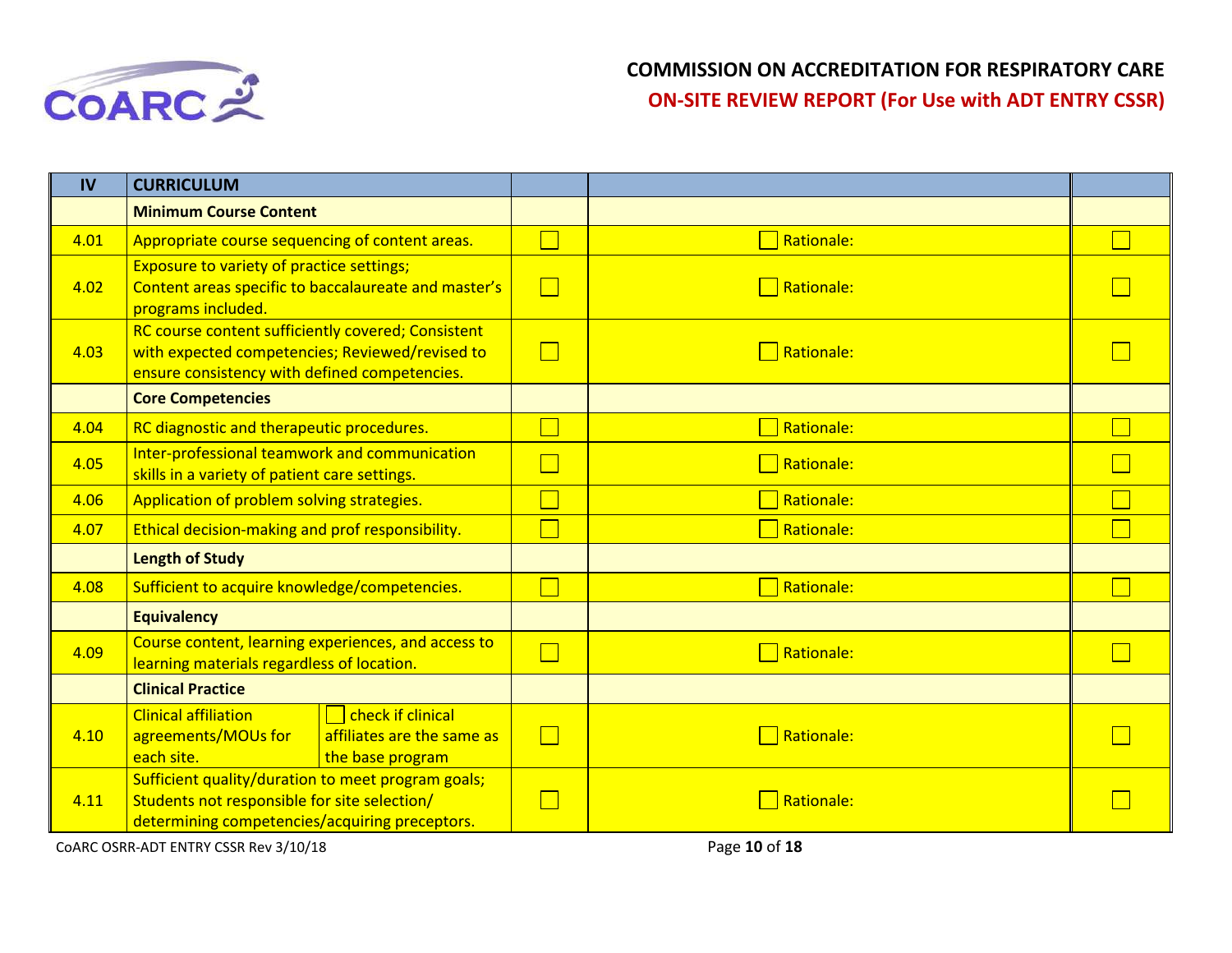

| $\mathbf v$ | <b>FAIR PRACTICES AND RECORDKEEPING</b>                                            |                                                    |            |  |
|-------------|------------------------------------------------------------------------------------|----------------------------------------------------|------------|--|
|             | <b>Disclosure</b>                                                                  |                                                    |            |  |
| 5.01        | Published info accurately reflects program offered.                                |                                                    | Rationale: |  |
| 5.02        | Required info made known to applicants & students.                                 |                                                    | Rationale: |  |
|             | <b>Public Information on Program Outcomes</b>                                      |                                                    |            |  |
| 5.03        | CoARC URL on program<br>website/known to public.                                   | check if EOC is the<br>same as the base<br>program | Rationale: |  |
|             | <b>Non-discriminatory Practice</b>                                                 |                                                    |            |  |
| 5.04        | Program activities are non-<br>discriminatory and lawful.                          | check if EOC is the<br>same as the base<br>program | Rationale: |  |
| 5.05        | <b>Appeal procedures ensure</b><br>fairness/due process.                           | check if EOC is the<br>same as the base<br>program | Rationale: |  |
| 5.06        | Faculty grievance procedure<br>made known to faculty.                              | check if EOC is the<br>same as the base<br>program | Rationale: |  |
| 5.07        | Advanced<br>$\Box$ check if<br>placement policies<br>not applicable<br>documented. | check if EOC<br>is the same as<br>the base program | Rationale: |  |
|             | <b>Safeguards</b>                                                                  |                                                    |            |  |
| 5.08        | Health and safety of patients,<br>students, and faculty<br>adequately safeguarded. | check if EOC is the<br>same as the base<br>program | Rationale: |  |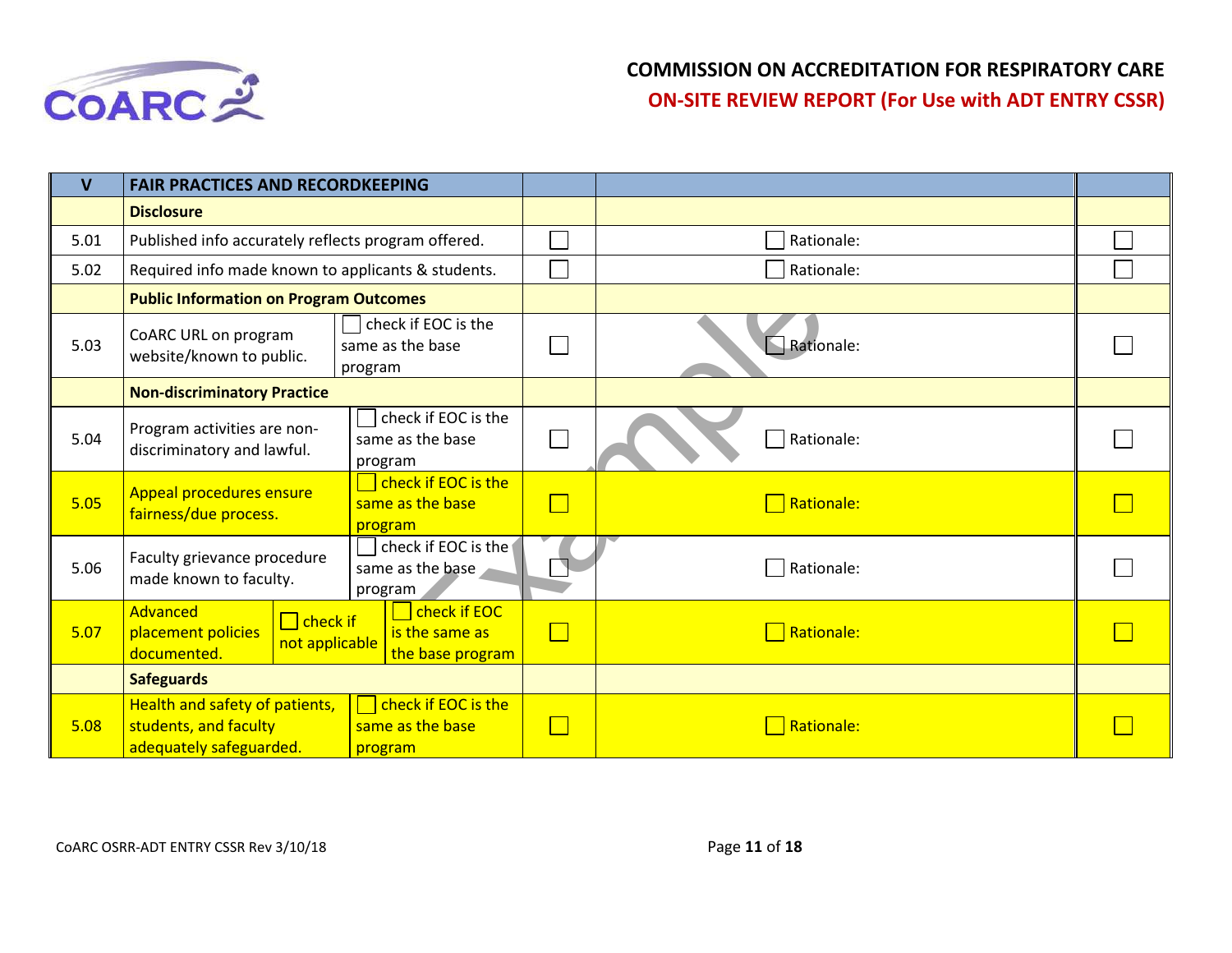

| 5.09   | <b>Appropriate supervision;</b><br>Students are not substituted<br>for staff; No remuneration in<br>exchange for clin coursework. | <b>Check if EOC is the</b><br>same as the base<br>program | $\Box$         | $\Box$ Rationale:    |  |  |  |
|--------|-----------------------------------------------------------------------------------------------------------------------------------|-----------------------------------------------------------|----------------|----------------------|--|--|--|
| $5.10$ | No clinical coursework while<br>in an employee status.                                                                            | check if EOC is the<br>same as the base<br>program        |                | $\exists$ Rationale: |  |  |  |
|        | <b>Academic Guidance</b>                                                                                                          |                                                           |                |                      |  |  |  |
| 5.11   | Timely access to faculty for assistance/counseling.                                                                               |                                                           |                | Rationale:           |  |  |  |
|        | <b>Student and Program Records</b>                                                                                                |                                                           |                |                      |  |  |  |
| 5.12   | Student evaluation records maintained securely,<br>confidentially, and in sufficient detail/5 years min.                          |                                                           | $\blacksquare$ | $\Box$ Rationale:    |  |  |  |
| 5.13   | Program records maintained in sufficient detail/5 years<br>min.                                                                   |                                                           | $\Box$         | $\Box$ Rationale:    |  |  |  |
|        |                                                                                                                                   |                                                           |                |                      |  |  |  |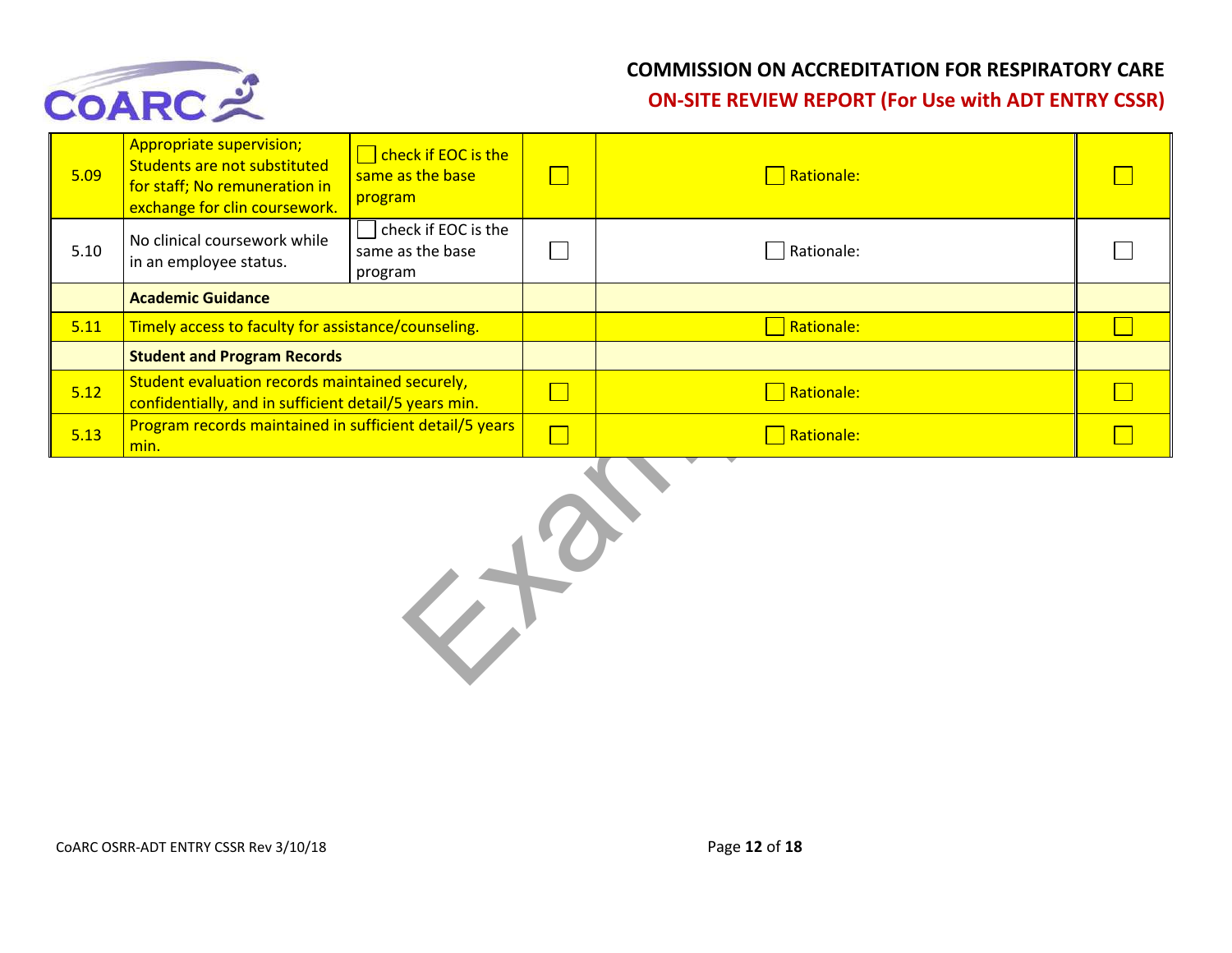

| <b>FORM C</b>                       | <b>Strengths</b> | <b>FORM C</b> |  |  |
|-------------------------------------|------------------|---------------|--|--|
| Program Name:                       |                  | Program #:    |  |  |
| Write the Strengths of the program. |                  |               |  |  |
|                                     |                  |               |  |  |
|                                     |                  |               |  |  |
|                                     |                  |               |  |  |
|                                     |                  |               |  |  |
|                                     |                  |               |  |  |
|                                     |                  |               |  |  |
|                                     |                  |               |  |  |
|                                     |                  |               |  |  |
|                                     |                  |               |  |  |
|                                     |                  |               |  |  |
|                                     |                  |               |  |  |
| *Duplicate as Necessary             |                  |               |  |  |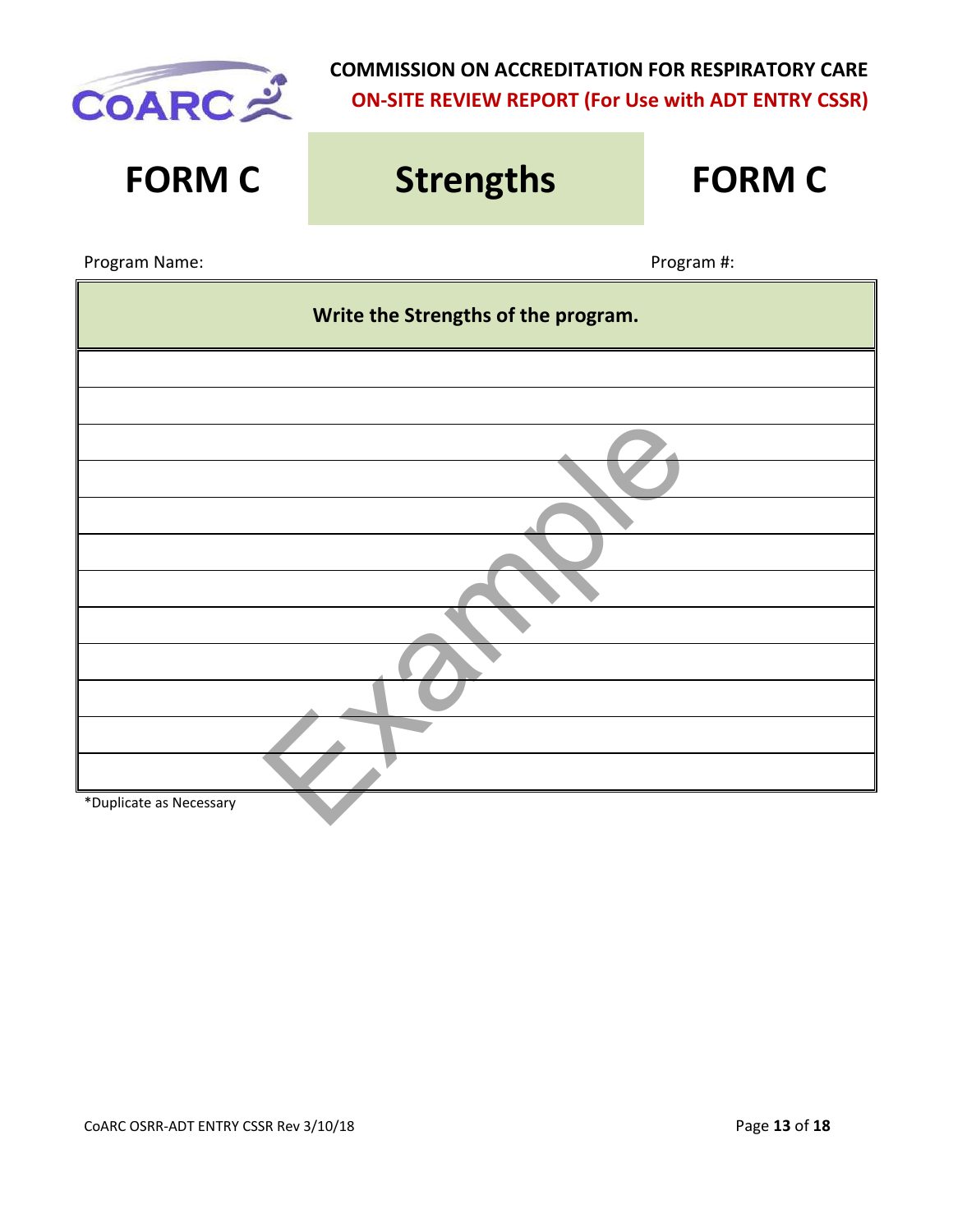

# **FORM D Suggestions for Enhancement FORM D**



# Example Program Name: Name: Program #: **Standard** (Reference) **Write the Suggestions for Enhancement.** (Note: Programs are not required to respond to Suggestions for Enhancement). Duplicate as Necessary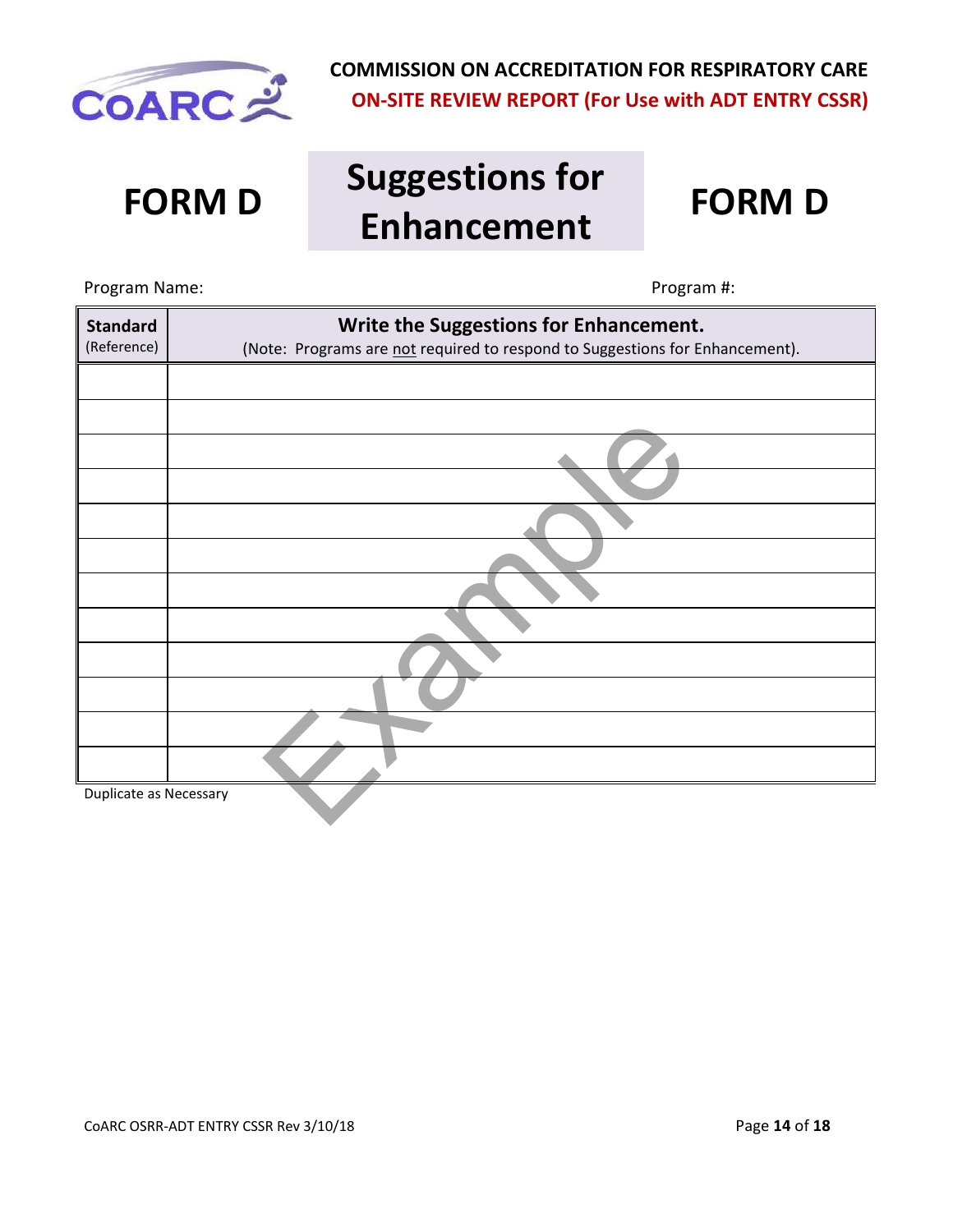

**FORM E Additional Comments FORM E**

#### Program Name: Name: Program #: Program #: Program #: Program #: Program #: Program #: Program #: Program #: Program #: Program #: Program #: Program #: Program #: Program #: Program #: Program #: Program #: Program #: Prog

| Write Additional Comments, if any.<br>(Note: Programs are not required to respond to Additional Comments). |  |  |
|------------------------------------------------------------------------------------------------------------|--|--|
|                                                                                                            |  |  |
|                                                                                                            |  |  |
|                                                                                                            |  |  |
|                                                                                                            |  |  |
|                                                                                                            |  |  |
|                                                                                                            |  |  |
|                                                                                                            |  |  |
|                                                                                                            |  |  |
|                                                                                                            |  |  |
|                                                                                                            |  |  |
|                                                                                                            |  |  |
| *Duplicate as Necessary                                                                                    |  |  |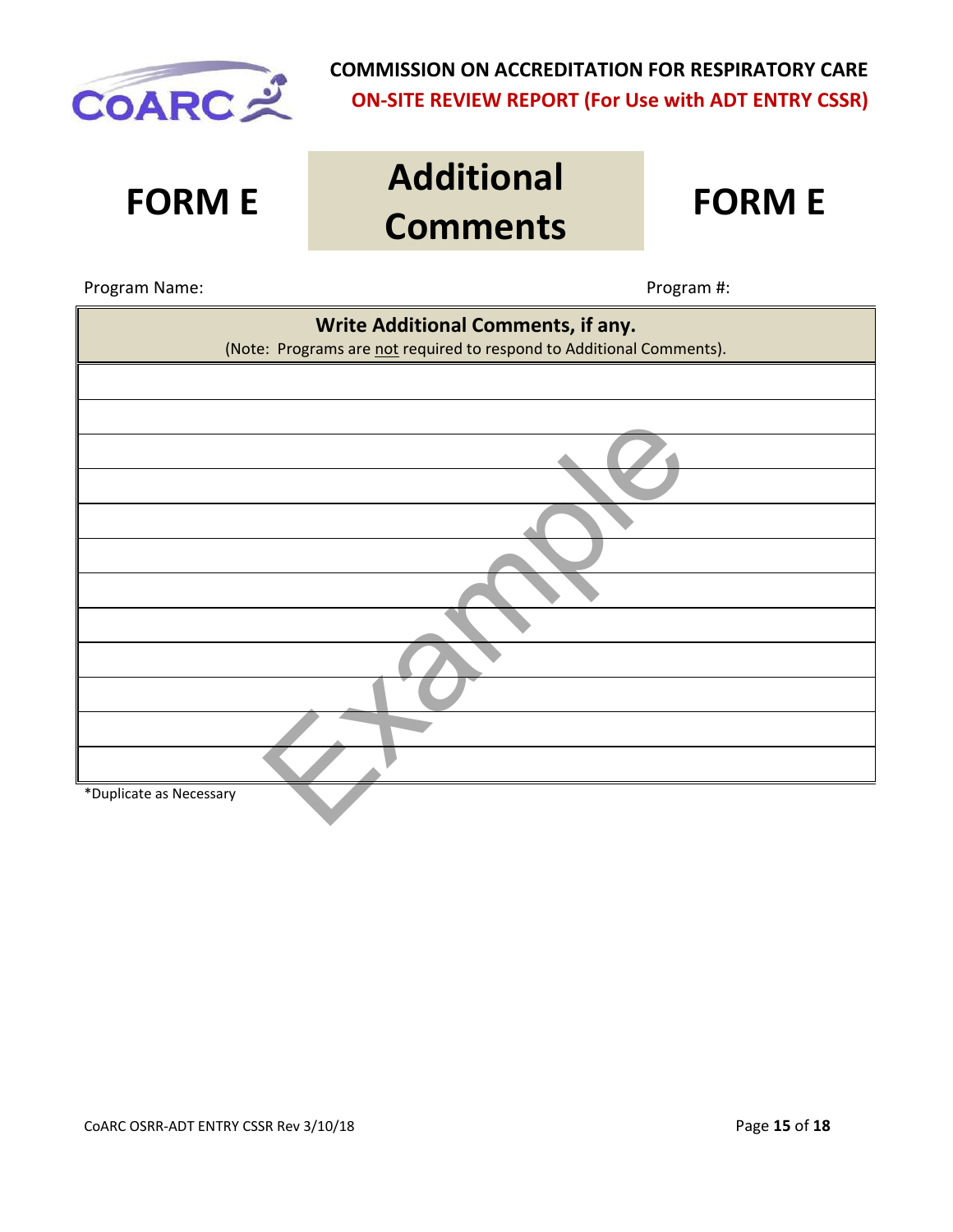

**FORM X Confidential to COARC** 



**On-Site Reviewers:** Please respond to each of the special instructions from the Referee and return this page to the CoARC Executive Office with your site visit report. Please **DO NOT** leave a copy of the site visit report with the program.

Program Name: \_\_\_\_\_\_\_ binding the set of the set of the program  $\#$ :

| <b>Standard</b><br>(Reference) | Section A: On-Site Reviewers should pay particular attention to the<br>following:<br>(Note: Do NOT present this information to the program. For CoARC use ONLY). |  |  |
|--------------------------------|------------------------------------------------------------------------------------------------------------------------------------------------------------------|--|--|
|                                | Referee's Comments from Self-Study:                                                                                                                              |  |  |
|                                | On-site Reviewer's Findings:                                                                                                                                     |  |  |
|                                | On-site Reviewer's Recommendations:                                                                                                                              |  |  |
|                                | Referee's Comments from Self-Study:                                                                                                                              |  |  |
|                                | On-site Reviewer's Findings:                                                                                                                                     |  |  |
|                                | On-site Reviewer's Recommendations:                                                                                                                              |  |  |
|                                | Referee's Comments from Self-Study:                                                                                                                              |  |  |
|                                | On-site Reviewer's Findings:                                                                                                                                     |  |  |
|                                | On-site Reviewer's Recommendations:                                                                                                                              |  |  |
|                                | Referee's Comments from Self-Study:                                                                                                                              |  |  |
|                                | On-site Reviewer's Findings:                                                                                                                                     |  |  |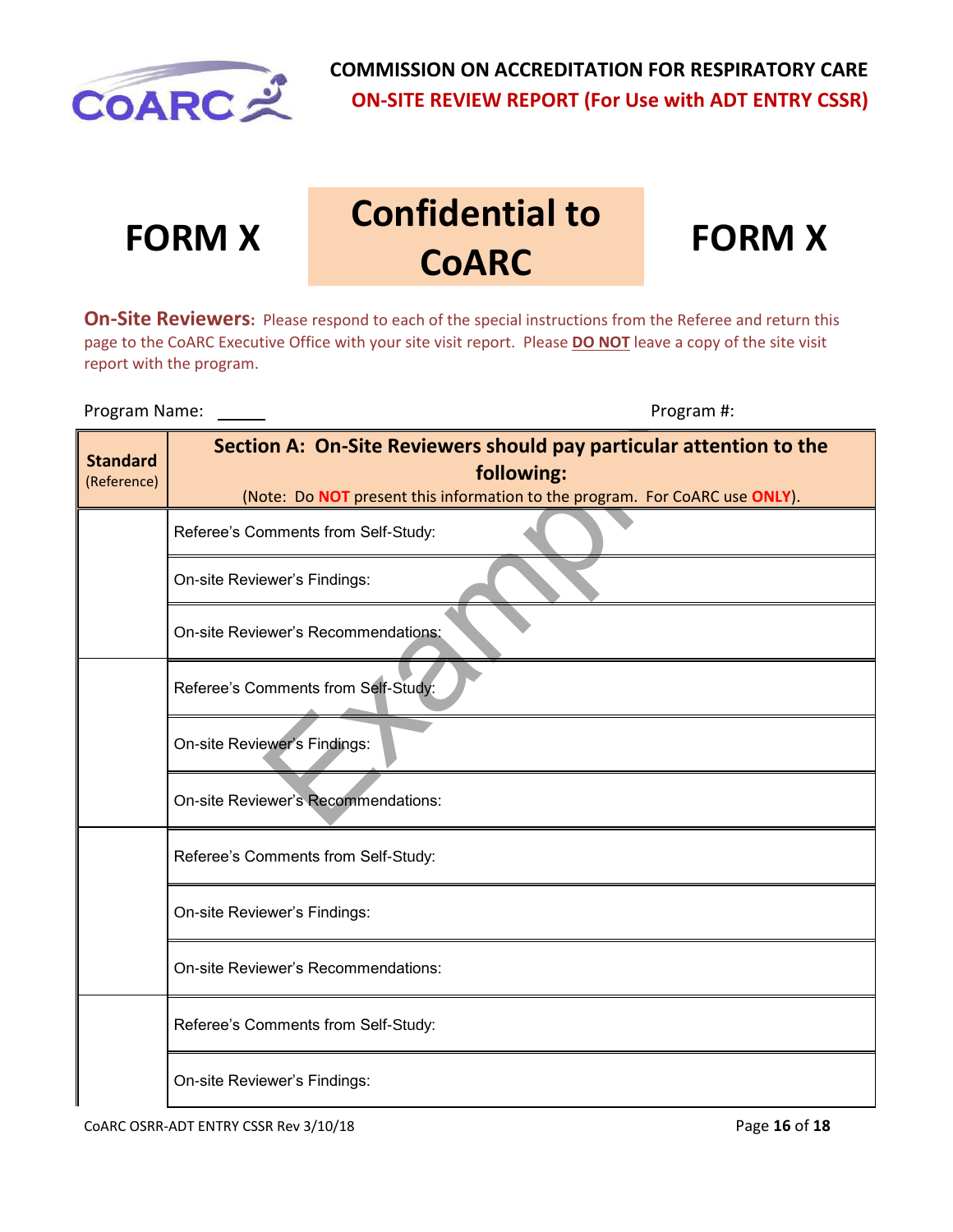

|                                | On-site Reviewer's Recommendations:        |                                                                                                                                                         |               |  |  |
|--------------------------------|--------------------------------------------|---------------------------------------------------------------------------------------------------------------------------------------------------------|---------------|--|--|
|                                | Referee's Comments from Self-Study:        |                                                                                                                                                         |               |  |  |
|                                | On-site Reviewer's Findings:               |                                                                                                                                                         |               |  |  |
|                                | <b>On-site Reviewer's Recommendations:</b> |                                                                                                                                                         |               |  |  |
|                                | Referee's Comments from Self-Study:        |                                                                                                                                                         |               |  |  |
|                                | On-site Reviewer's Findings:               |                                                                                                                                                         |               |  |  |
|                                | On-site Reviewer's Recommendations:        |                                                                                                                                                         |               |  |  |
| Duplicate as Necessary         |                                            |                                                                                                                                                         |               |  |  |
| <b>FORM X</b>                  |                                            | <b>Confidential to</b><br><b>CoARC</b>                                                                                                                  | <b>FORM X</b> |  |  |
| Program Name:                  |                                            |                                                                                                                                                         | Program #:    |  |  |
| <b>Standard</b><br>(Reference) |                                            | Section B: Write comments and/or remedies for each Citation from Form B.<br>(Note: Do NOT present this information to the program. For CoARC use ONLY). |               |  |  |
|                                |                                            |                                                                                                                                                         |               |  |  |
|                                |                                            |                                                                                                                                                         |               |  |  |
|                                |                                            |                                                                                                                                                         |               |  |  |

**Note to SV Team- Please respond to the Referee using Form X** 

**Note to CoARC – remove Form X when preparing the report to be sent to the program.**